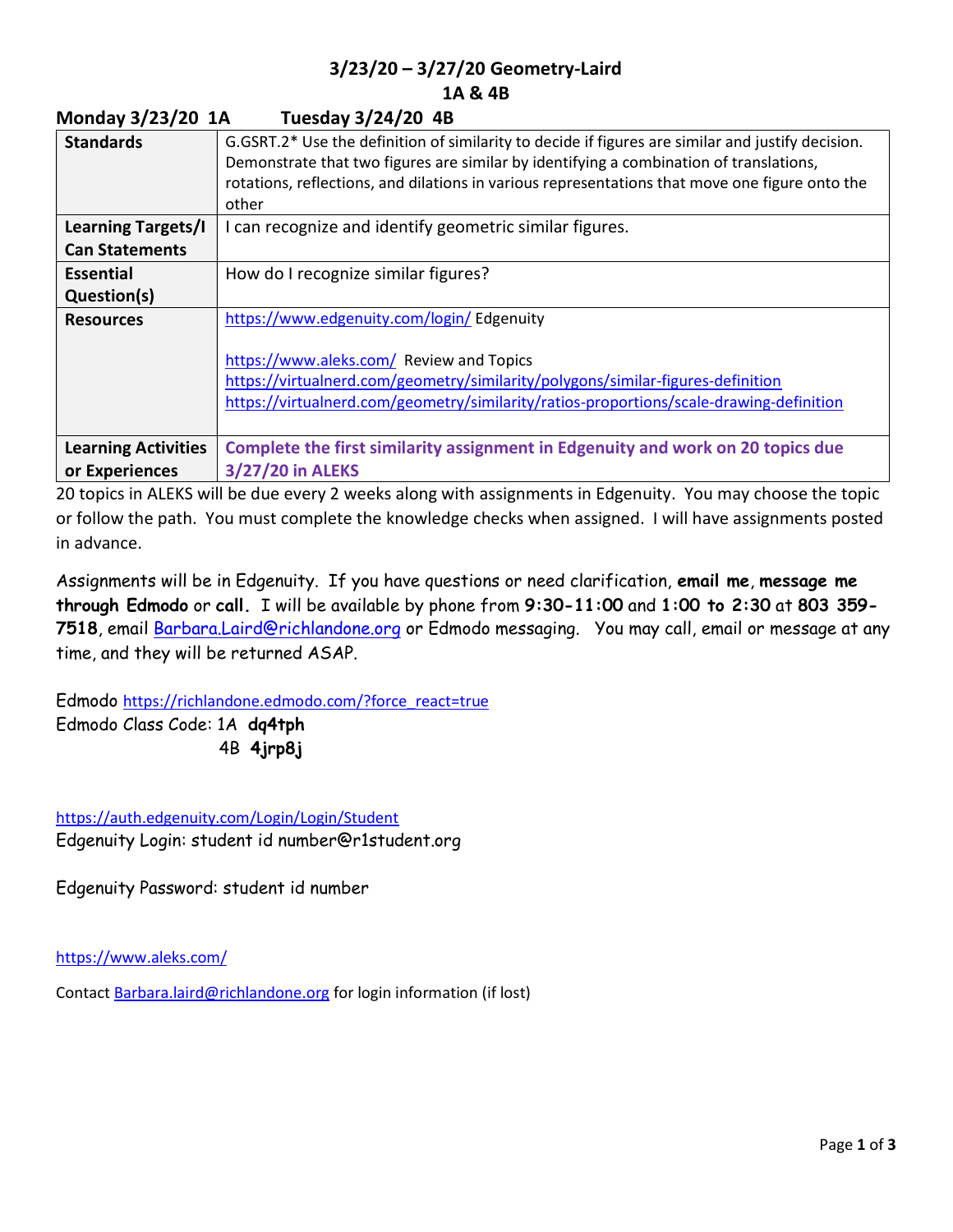## Wednesday 3/25/20 1A Thursday 3/26/20 4B

| <b>Standards</b>           | G.GSRT.2* Use the definition of similarity to decide if figures are similar and justify<br>decision. Demonstrate that two figures are similar by identifying a combination of<br>translations, rotations, reflections, and dilations in various representations that move<br>one figure onto the other. |
|----------------------------|---------------------------------------------------------------------------------------------------------------------------------------------------------------------------------------------------------------------------------------------------------------------------------------------------------|
|                            | Prove that two triangles are similar using the Angle-Angle criterion and apply the                                                                                                                                                                                                                      |
|                            | proportionality of corresponding sides to solve problems and justify results.                                                                                                                                                                                                                           |
| <b>Learning Targets/I</b>  | I can use similarity transformations and the AA theorem to be used to prove triangles                                                                                                                                                                                                                   |
| <b>Can Statements</b>      | are similar.                                                                                                                                                                                                                                                                                            |
| Essential                  | How can similarity transformations and the AA similarity theorem be used to prove triangles are                                                                                                                                                                                                         |
| Question(s)                | similar?                                                                                                                                                                                                                                                                                                |
| <b>Resources</b>           | https://www.edgenuity.com/login/ Edgenuity                                                                                                                                                                                                                                                              |
|                            | https://www.aleks.com/ 20 Topics                                                                                                                                                                                                                                                                        |
|                            |                                                                                                                                                                                                                                                                                                         |
| <b>Learning Activities</b> | Complete Triangle Similarity AA in Edgenuity and work on 20 topics due 3/27/20 in                                                                                                                                                                                                                       |
| or Experiences             | <b>ALEKS</b>                                                                                                                                                                                                                                                                                            |
|                            |                                                                                                                                                                                                                                                                                                         |

20 topics in ALEKS will be due every 2 weeks along with assignments in Edgenuity. You may choose the topic or follow the path. You must complete the knowledge checks when assigned. I will have assignments posted in advance.

Assignments will be in Edgenuity. If you have questions or need clarification, email me, message me through Edmodo or call. I will be available by phone from 9:30-11:00 and 1:00 to 2:30 at 803 359- 7518, email Barbara.Laird@richlandone.org or Edmodo messaging. You may call, email or message at any time, and they will be returned ASAP.

Edmodo https://richlandone.edmodo.com/?force\_react=true Edmodo Class Code: 1A dq4tph 4B 4jrp8j

https://auth.edgenuity.com/Login/Login/Student Edgenuity Login: student id number@r1student.org

Edgenuity Password: student id number

https://www.aleks.com/

Contact Barbara.laird@richlandone.org for login information (if lost)